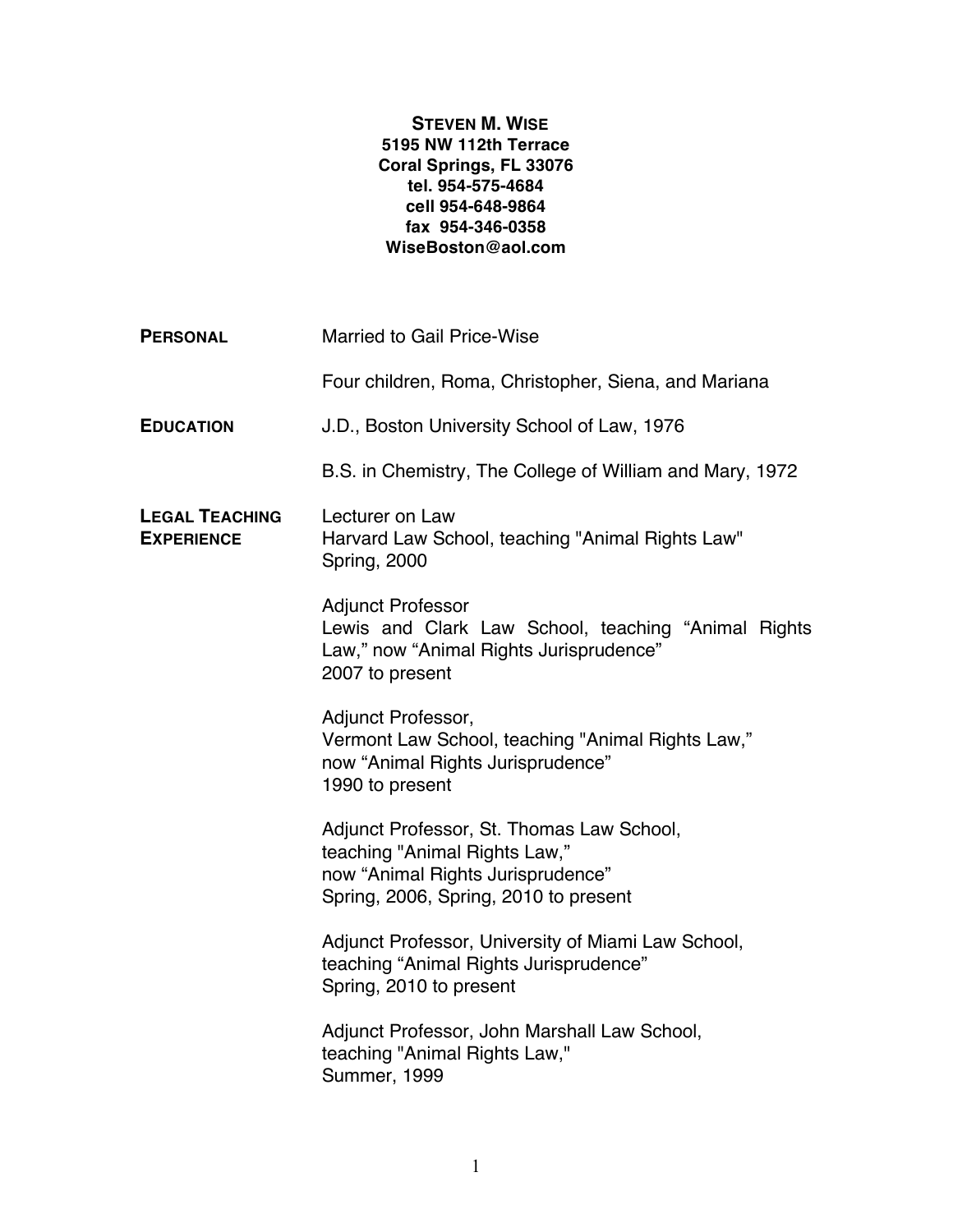|                   | Instructor and Tutor,<br>teaching "Animal Law,"<br>Master of Science in Animals and Public Policy Program,<br>Tufts University School of Veterinary Medicine,<br>1996 - 2003                                                                                                         |
|-------------------|--------------------------------------------------------------------------------------------------------------------------------------------------------------------------------------------------------------------------------------------------------------------------------------|
| <b>LAW FIRMS</b>  | Law Office of Steven M. Wise, Esq.<br>2002 to present                                                                                                                                                                                                                                |
|                   | President, Wise & Slater-Wise, P.C.,<br>1997 to 2002                                                                                                                                                                                                                                 |
|                   | President, Fraser & Wise, P.C.,<br>1982 to 1997                                                                                                                                                                                                                                      |
|                   | Partner, Fraser & Wise,<br>1977 to 1982                                                                                                                                                                                                                                              |
| <b>OTHER WORK</b> | Center for the Expansion of Fundamental Rights, Inc.,<br>Founder, and President<br>1995 to present<br>Director of the Nonhuman Rights Project, with 40<br>researchers, the object of which is to obtain fundamental<br>common law rights for a nonhuman animal through<br>litigation |
| <b>BOOKS</b>      | Steven M. Wise, An American Trilogy - Death, Slavery,<br>and Dominion Along the Banks of the Cape Fear River (de<br>Capo Press 2009)                                                                                                                                                 |
|                   | Steven M. Wise, Though the Heavens May Fall - The<br>Landmark Trial That Led to the End of Human Slavery<br>(de Capo Press 2005) (cover review, New York Times<br>Book Review, January 9, 2005; reviewed New York<br>Review of Books, July 14, 2005)                                 |
|                   | Steven M. Wise, Drawing the Line - Science and the Case<br>for Animal Rights (Perseus Publishing 2002)(Unlocking<br>the Cage - Science and the Case for Animal Rights in the<br>UK)                                                                                                  |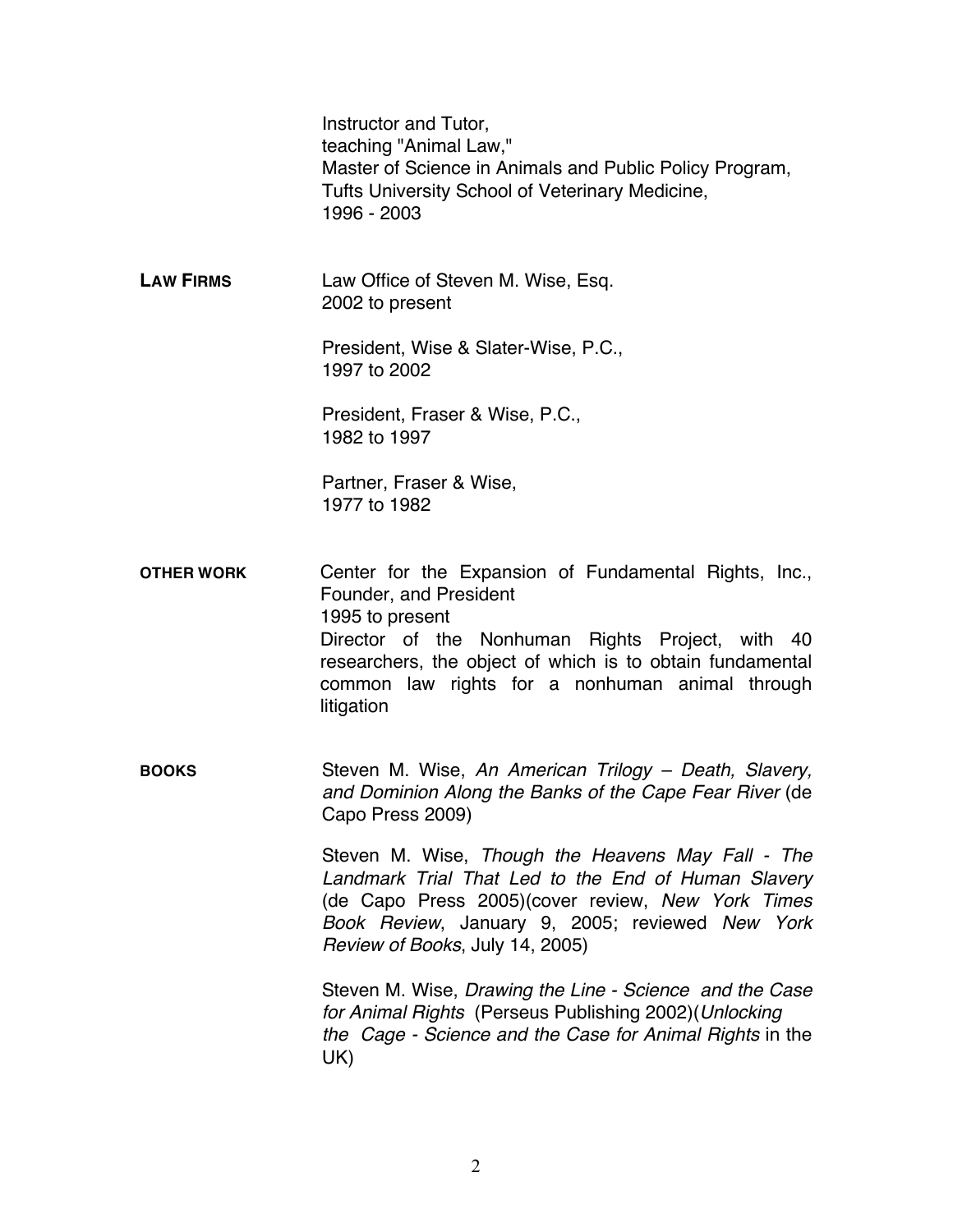Steven M. Wise, *Rattling the Cage - Toward Legal Rights for Animals* (Perseus Publishing 2000 US)(Profile Books, UK 2000)(called a "seminal work" by the *Boston Globe* (March 3, 2005); *Time* magazine observed "(o)nce the domain of activists, animal law has steadily gained respect among law schools and legal scholars since 2000, when ... *Rattling the Cage* provided an academic argument for granting legal rights to animals" (December 13, 2004)

**BOOK CHAPTERS** Steven M. Wise, "Animal law and animal sacrifice: Analysis of the U.S. Supreme Court Ruling on Santaria animal sacrifice in Hialeah," in *A Communion Of Subjects* – *Animals in Religion, Science, and Ethics* (Paul Waldau and Kimberly Patton, eds. Columbia University Press 2006)

> Steven M. Wise, "Entitling Nonhuman Animals to Fundamental Legal Rights on the Basis of Practical Autonomy," in *Animals, Ethics, and Trade* (Earthscan 2006)

> Steven M. Wise, "Resources on Animals and the Law," in *Animals Are the Issue - Library Resources on Animal Issues* (John M. Kistler, ed., Haworth Press 2004)

> Steven M. Wise, "Animal Rights, One Step at a Time," in *Animal Rights*: *Current Debates and New Directions*  (Cass Sunstein and Martha Nussbaum, eds., Oxford University Press 2004)

> Steven M. Wise, "Untitled," *The State of the Animals II*  (Humane Society of the United States, 2003)

> Steven M. Wise, "A Great Shout - Breaking the Barriers to Legal Rights for Great Apes," in *Great Apes and Humans - The Ethics of Coexistence* (Smithsonian Press, 2001), reprinted in *Animal Law* (Clare Palmer, ed. The International Library on Rights, Ashgate Publishing, forthcoming 2008), and in *The Animal Ethics Reader* (Susan J. Armstrong and Richard G. Boltzler, eds. Routledge 2003)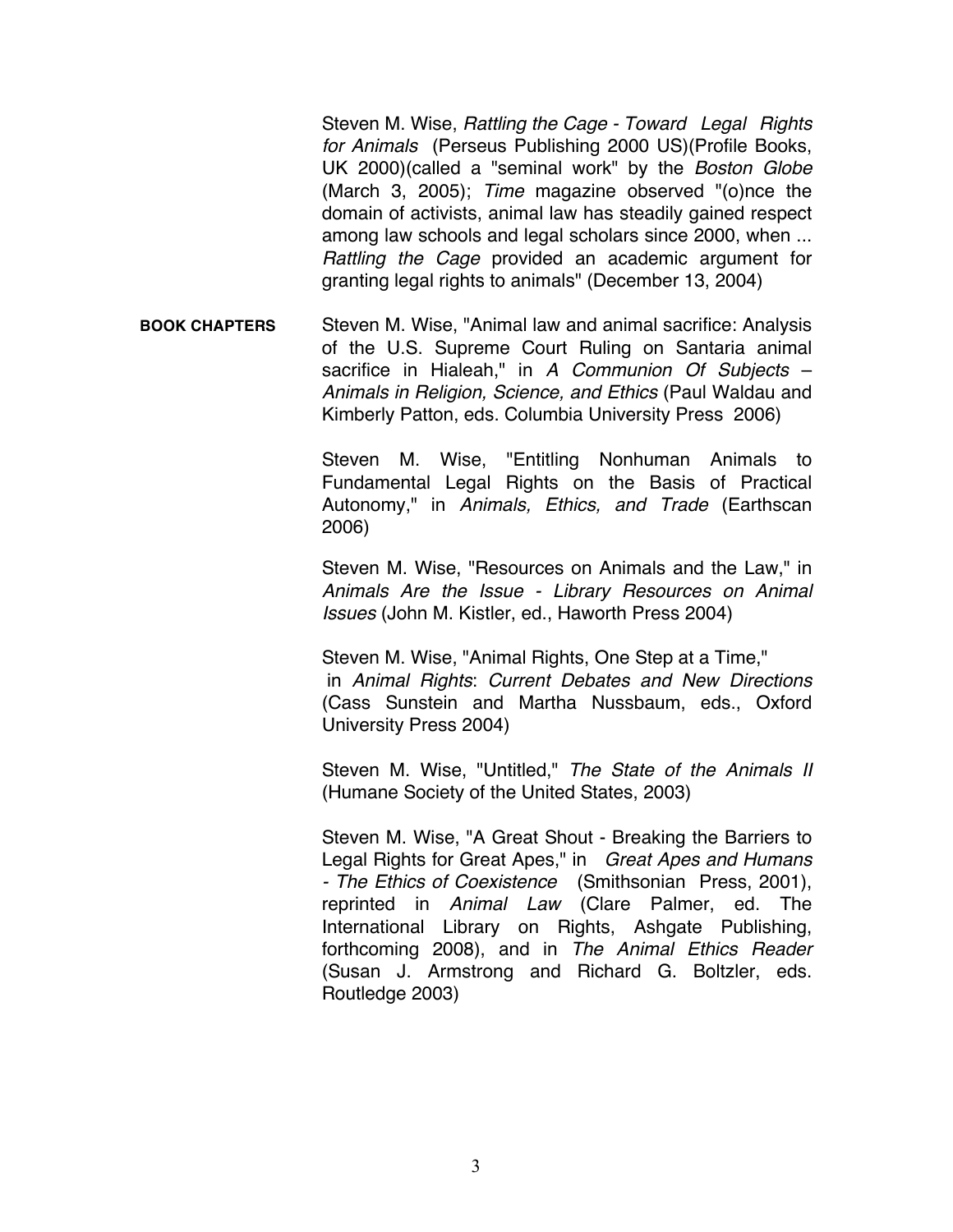**ARTICLES** Steven M. Wise, "Legal Personhood and the Nonhuman Rights Project," 17 *Animal Law* 1 (2011)

> Steven M. Wise, Commentary, "*An Argument for the Basic Rights of Farmed Animals*," 106 *Mich. L. Rev. First Impressions* (2008) **http://www.michiganlawreview.org/assets/fi/106/wise.pdf**

Steven M. Wise, "Arguments in favour of basic legal rights for nonhumans," *Reform* (Australian Law Reform Commission March, 2008)

 Steven M. Wise, *"*The entitlement of chimpanzees to the common law writs of *habeas corpus* and *de homine replegiando* to challenge their legal thinghood," 37(2) *Golden Gate Law Review* 219 ( 2007)

Steven M. Wise, "*Rattling the Cage* Defended," 43 *Boston College Law Review* 623 ( 2002)

Steven M. Wise, "Legal status of nonhuman animals," 8 *Animal Law* 1 (2002)(symposium participant)

Steven M. Wise, "Animal Thing to Animal Person - Thoughts on Time, Place, and Theories," 5 *Animal Law* 59 (1999)

Steven M. Wise, "Hardly a Revolution - The Eligibility of Nonhuman Animals for Dignity-Rights in a Liberal Democracy," 22 *Vermont Law Review* 793 (1998)

Steven M. Wise, "Recovery of Common Law Damages of Emotional Distress and Loss of Society for the Wrongful Deaths of Companion Animals," 4 *Animal Law* 33 (1998)

Dr. Jane Goodall and Steven M. Wise, "Why Chimpanzees are Entitled to Fundamental Legal Rights," Joint Presentation to Senior Lawyers Division of the American Bar Association, August 2, 1996, reprinted in 3 *Animal Law* 61 (1997)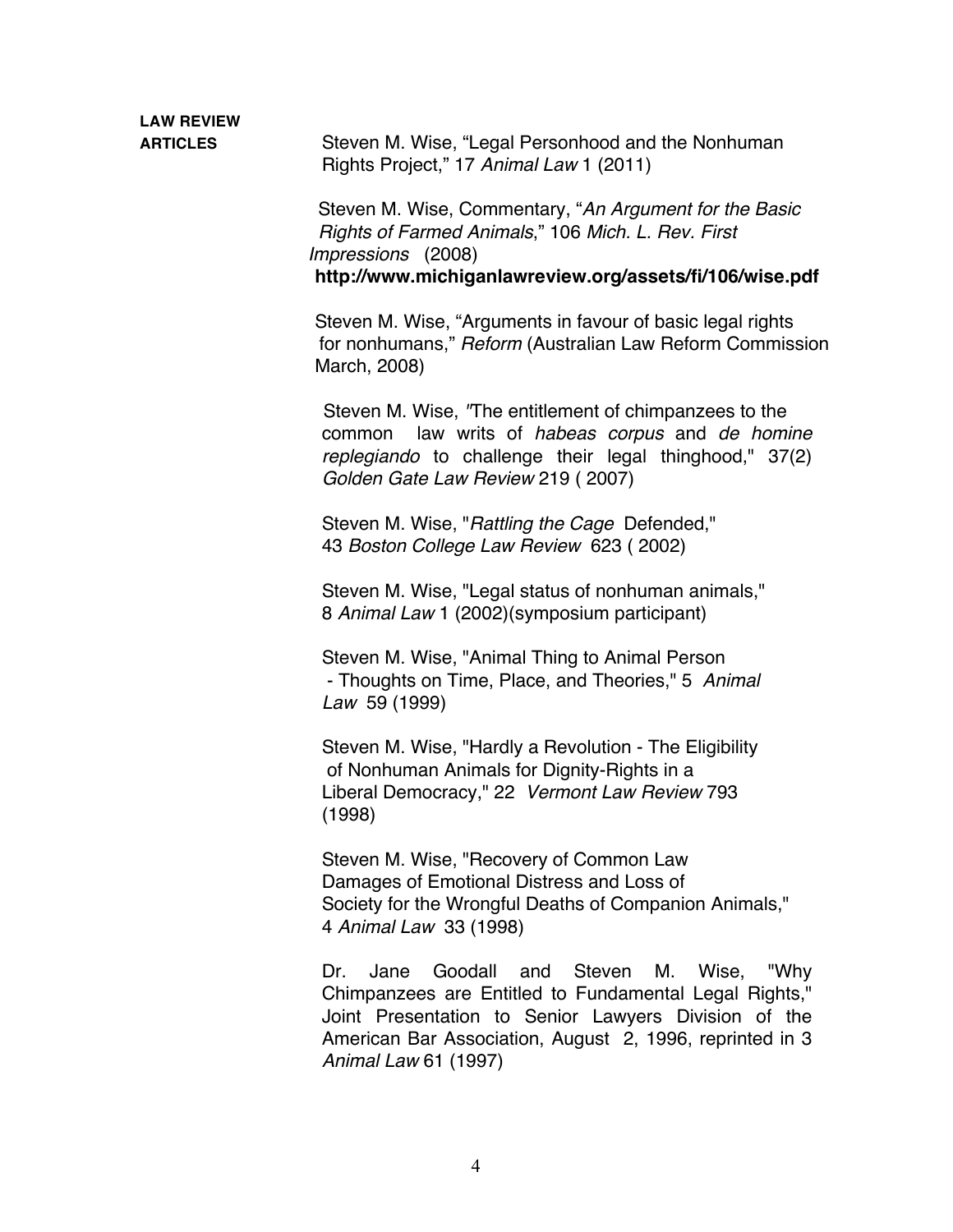Steven M. Wise, "Legal Rights for Nonhuman Animals: The Case for Chimpanzees and Bonobos," 2 *Animal Law* 179 (1996).

Steven M. Wise, "The Legal Thinghood of Nonhuman Animals," 23(2) *Boston College Environmental Affairs Law Review* 471 (1996), reprinted in 3 *Private Law Review*  (2003) and 4 *Private Law Review* (2004)(China University of Politics and Law Publishing)

Steven M. Wise, "How Nonhuman Animals Became Trapped in a Nonexistent Universe," 1 *Animal Law* 15 (1995)

Steven M. Wise, "Scientific experimental conduct is not protected by the First Amendment," 6(4) *Boston Bar Journal* 20 (Sept./ Oct., 1992)

Steven M. Wise, "Of Farm Animals and Justice," 3 *Pace Environmental Law Review* 191 (1986)

**ENCYCLOPEDIA** Steven M. Wise, "Animal Rights," *Encyclopedia* **ARTICLES** *Britannica,http://www.britannica.com/eb/article-257090/animal-rights*

> Steven M. Wise, "Should it be legal to use nonhumans in genetic research?" *Encyclopedia of the Human Genome*  (2003) and *Encyclopedia of the Life Sciences* (2006)

**ARTICLES** Steven M. Wise, "Resources on Animals and the Law," in 8 **(SELECTED)** 86 *The Reference Librarian* 37 (2004)

> Steven M. Wise, "Missbrauch Gesetzlich Erlaubt," *Weltwoche* (January 22, 2004)(Swiss)

Steven M. Wise, "A law for the jungle," *Times Higher Education Supplement* 18 (June 14, 2002)(UK)

Steven M. Wise, "Why Animals Deserve Legal Rights," in *Chronicle of Higher Education* (February 2, 2001), reprinted in *Contemporary Issues Companion: Animal Rights (CICAR)*(Jesse Hallmark, ed. Gale Group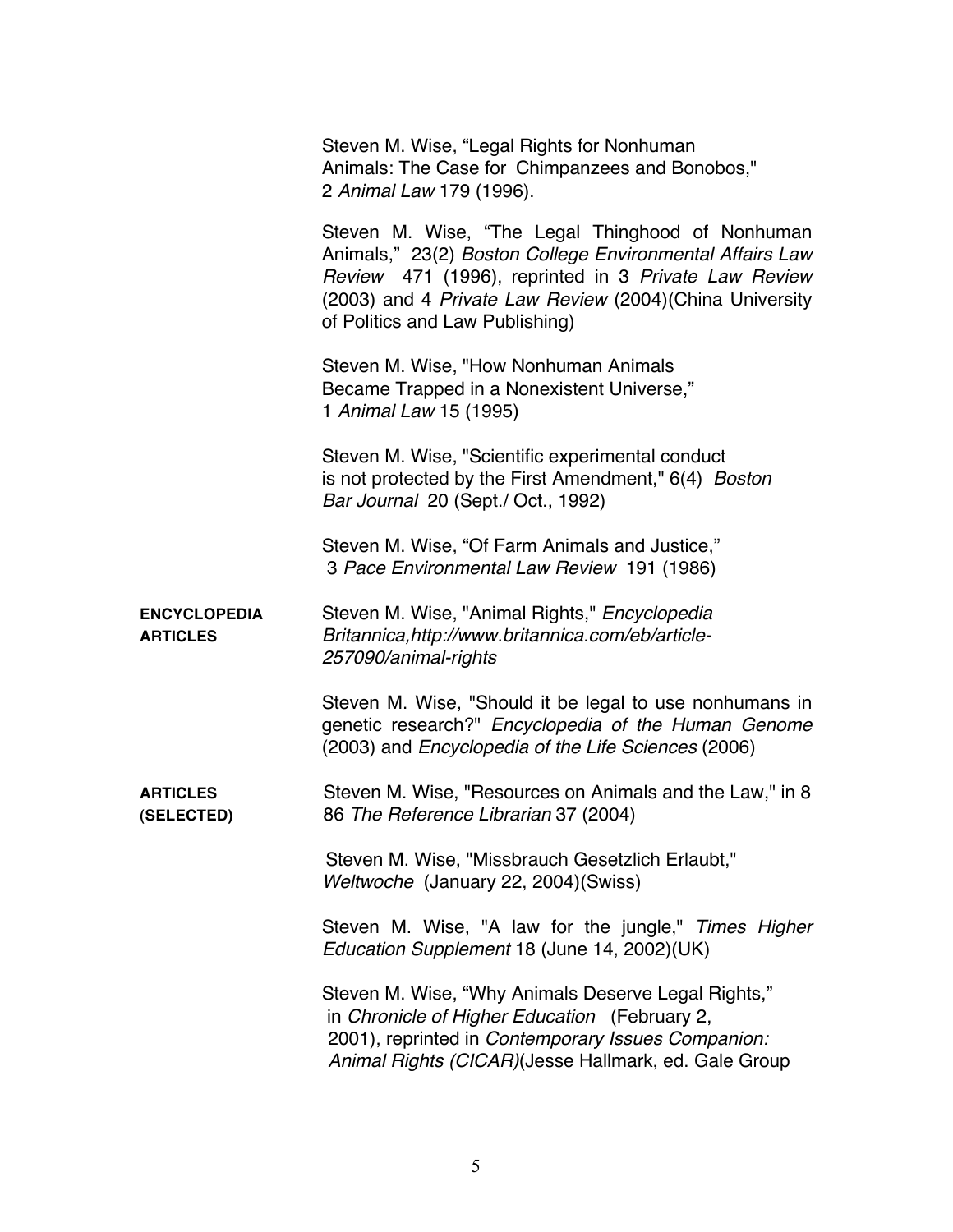2004); *Convergences* (2nd. ed. 2004, Robert Atwan, ed. St. Martin's 2004); *Writing from Sources* (Brenda Spatt, ed., St. Martin's 2002) and *America Now: Short Readings from Recent Periodicals* (5th ed., Robert Atwan, ed. Bedford/St. Martin's 2002)

**BOOK REVIEWS** Steven M. Wise, review of Anita Guerrini, *Experimenting with Humans and Animals: From Galen to Animal Rights (Johns Hopkins Introductory Studies in the History of Science*) (The Johns Hopkins University Press 2003), in *Isis* (September, 2004)

> Steven M. Wise, review of *Animal Law* (Carolina Academic Press 2000), 6 *Animal Law* 251 (2000)

> Steven M. Wise, "Thunder Without Rain: A Review/Commentary of *Rain Without Thunder*  (1996), by Gary L. Francione," in 3 *Animal Law* 45 (1997).

> Steven M. Wise, review of Gary L. Francione, *Animals, Property, and the Law,* in *The Federal Lawyer* 41 (September, 1996)

**CORRESPONDENCE** Steven M. Wise, **"**Correspondence," 416 *Nature* (April **(SELECTED)** 18**,** 2002)

> Steven M. Wise, "Correspondence," 408 *Nature* 402 (November 23, 2000)

- **FILM AND** "A Legal Person" (2003)(documentary film)
- **SUBJECT "**Dateline NBC" (1997 television profile)

**TELEVISION**

**LEGAL** Center for the Expansion of Fundamental Rights, **ORGANIZATIONS** Inc. **-** President, 1995 – present (directing its Nonhuman Rights Project, which is planning strategic litigation for obtaining fundamental common law rights for a nonhuman animal)

Animal Legal Defense Fund, Inc., President,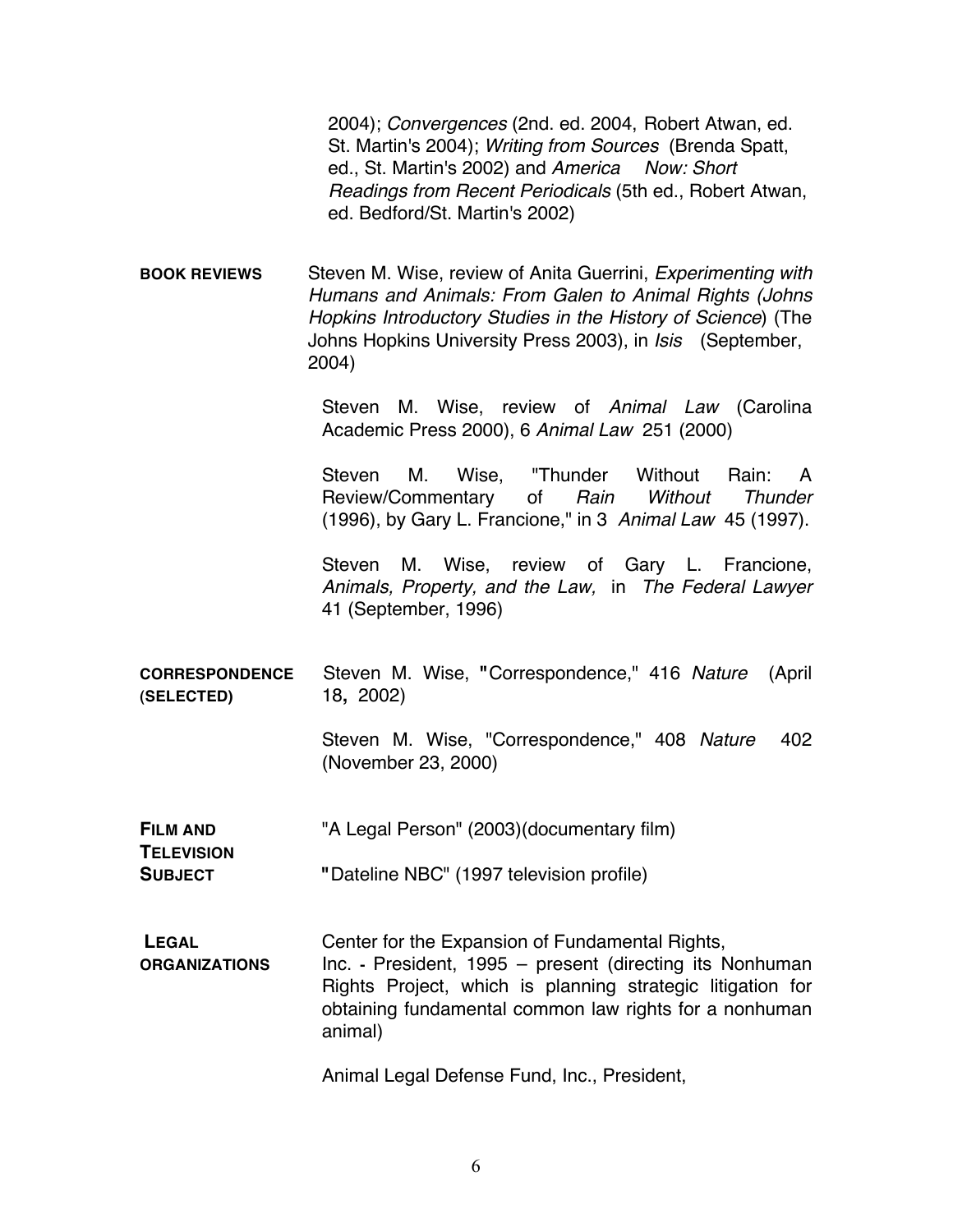1984 -1994; Vice-President, 1995; Secretary, 1983

**PUBLIC SECTOR** Animal rights representative on three-person **EXPERIENCE** Mayor's Blue Ribbon Committee on the Care and Use of Laboratory Animals in Cambridge, Massachusetts from 1987 to 1989, whose investigation, report and proposed ordinance resulted in the unanimous passage of the first municipal laboratory animal protection ordinance in the world

> Testified upon invitation of the Subcommittee on Courts, Intellectual Property and the Administration of Justice by the Committee on the Judiciary of the U. S. House of Representatives concerning the Transgenic Animal Patent Reform Act of 1989, September 14,1989

**MISCELLANEOUS** Named one of *Bark*'*s* "100 Best and Brightest" for work for dogs and in animal law generally (February/March, 2010)

Profiled in *Who's Who in the World* (since 2005)

Profiled in *Who's Who in America* (since 2003)

Profiled in *Who's Who in American Law* (since 2005)

Profiled in *Who*'*s Who in Finance and Business* (since 2007)

President - Florida Chapter of Pen America (2004-2006)

Inducted into Aberdeen High School, Maryland Hall of Fame in recognition of work in international animal rights law (2008)

Frequent guest on a wide variety of television and radio shows in Europe, Africa, Australia and New Zealand, and North America, including National Public Radio's "All Things Considered," Morning Edition," "Weekend Edition," "Fresh Air with Terry Gross," and "The Connection," NBC Nightly News, CBS Nightly News, Fox TV News, Court TV, MSNBC, CNBC, CNN News and "Crossfire," "Voice of